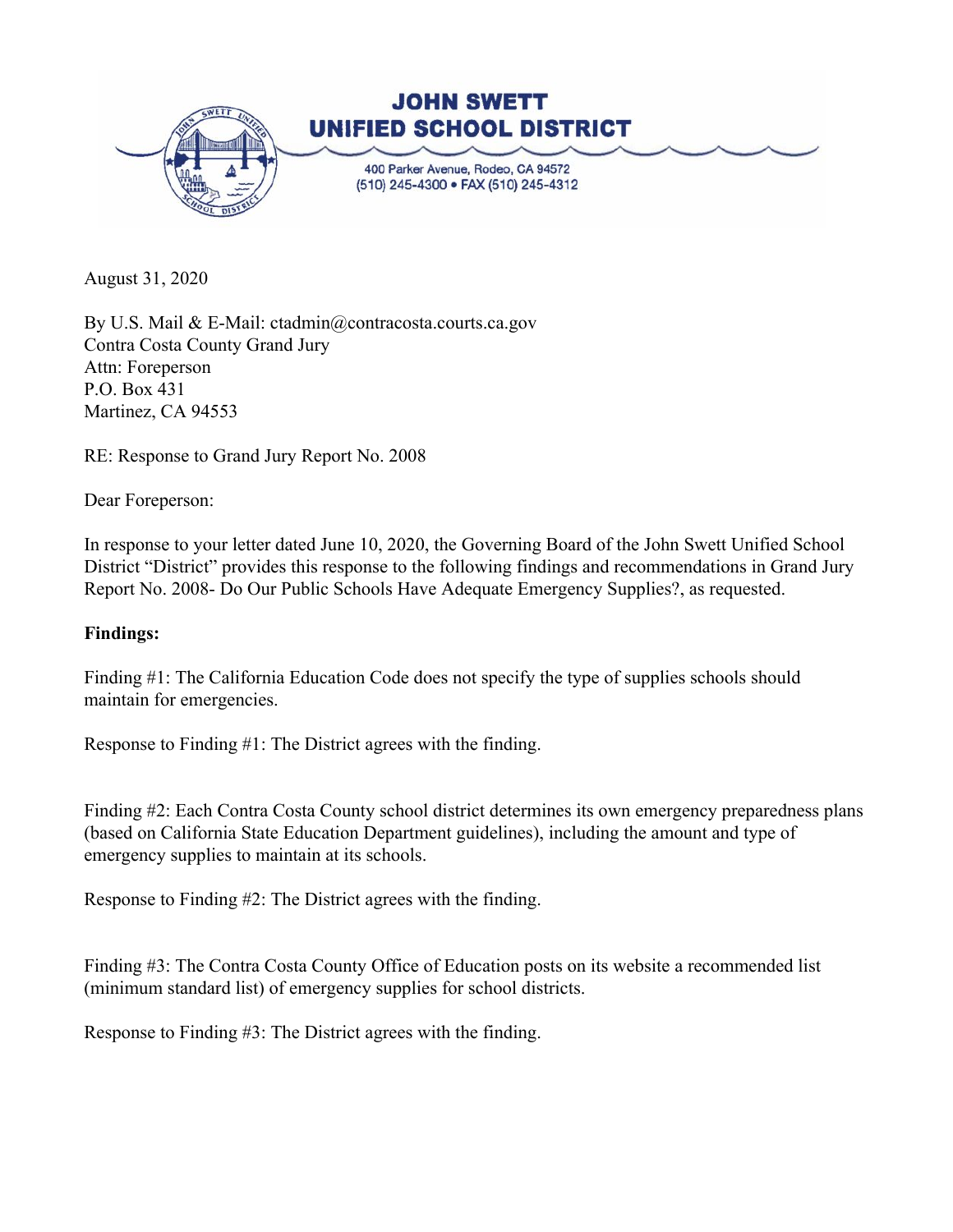Finding #4: Some Contra Costa County school districts did not demonstrate that they maintain supplies in conformity with the Contra Costa County Office of Education minimum standard list.

Response to Finding #4: The District agrees with the finding.

Finding #5: Some Contra Costa County school districts fund purchasing and replenishment of emergency supplies through their annual budgets, but most school districts in Contra Costa County fund them through parent or community donations.

Response to Finding #5: The District agrees with the finding.

Finding #6: Contra Costa County school districts can apply for federal, state, corporate or non-profit organization grants to help pay the cost of acquiring and maintaining school emergency supplies.

Response to Finding #6: The District agrees with the finding.

Finding #7: Each Contra Costa County school district has either a designated safety/ resource officer or a school administrator who fills the safety/ resource officer role.

Response to Finding #7: The District agrees with the finding.

Finding #8: There is no legal requirement that teachers renew CPR and First Aid certification training after teachers initially obtain their teaching credential.

Response to Finding #8: The District agrees with the finding.

## **Recommendations:**

Recommendation #1: Each Contra Costa County school district board should consider adopting the Contra Costa County Office of Education Emergency Supplies list (minimum standard list) for its schools and identifying funding sources to purchase the supplies, by December 31, 2020.

Response to Recommendation #1:This recommendation has not yet been implemented, but will require further analysis. Our Coordinator of Safety, Security, and Attendance will evaluate the Contra Costa County Office of Education Emergency Supplies list to determine the feasibility of procuring and storing the items in this list and report to our Governing Board by January, 2021.